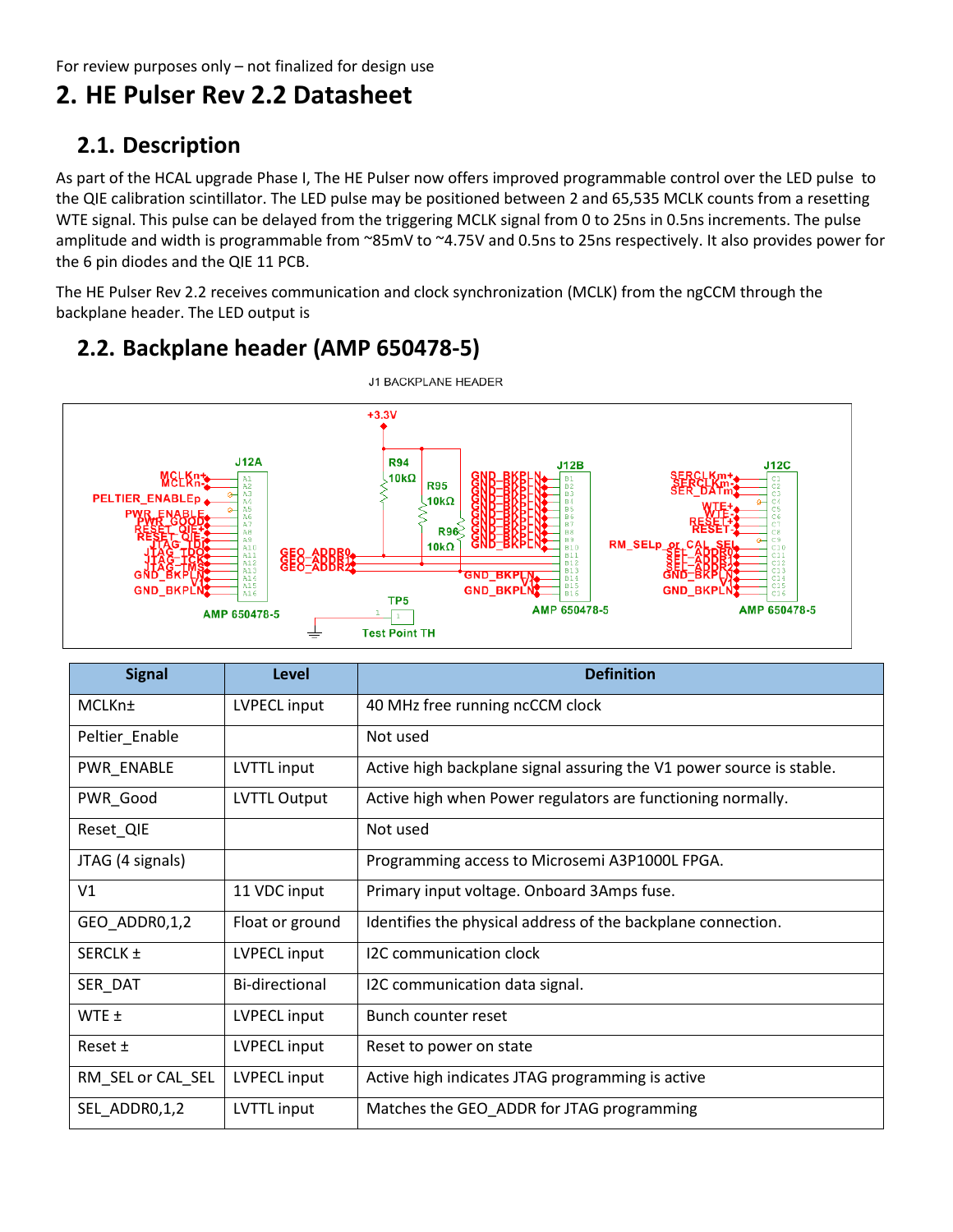For review purposes only – not finalized for design use

#### **2.3. LED pulse outputs, LED channel 0 and 1**

The two LED outputs are provided on two Hirose connectors located near the center of the PCB. Jumpers J3 and J14 disconnect the digital pulse generator from the analog portion allowing individual testing or excitation.

DAC Outputs change to LED pulse output voltages

| <b>Pulse Amplitude register</b><br>(DAC setting) | LED pulse voltage<br>(V) |  |
|--------------------------------------------------|--------------------------|--|
| 00                                               | 0.84                     |  |
| 32                                               | 1.51                     |  |
| 64                                               | 2.33                     |  |
| 96                                               | 3.11                     |  |
| C8                                               | 3.89                     |  |
| FB                                               | 4.45                     |  |
| FF                                               | 4.75                     |  |



### **2.4. Pin Diode power supply outputs J**

The HE Pulser board offers six TE Connectivity AMP 147323-1 connectors providing a total of 0.75A at 5.5Vdc (Pin 1) and Ground (Pin 2) for powering Pin Diodes.

## **2.5. QIE11 power header J4 (Sullins PPPC102LFBN\_RC)**

Five voltage supplies are provided for driving the QIE11 through the J4 inter-board connecting header. J4 is positioned to align with QIE11 J1. It is required that the Samtec IPT1-110-01-L-D-RA 90° header be removed and replaced with Samtec MTSW-110-xx-L-D-xxx header.